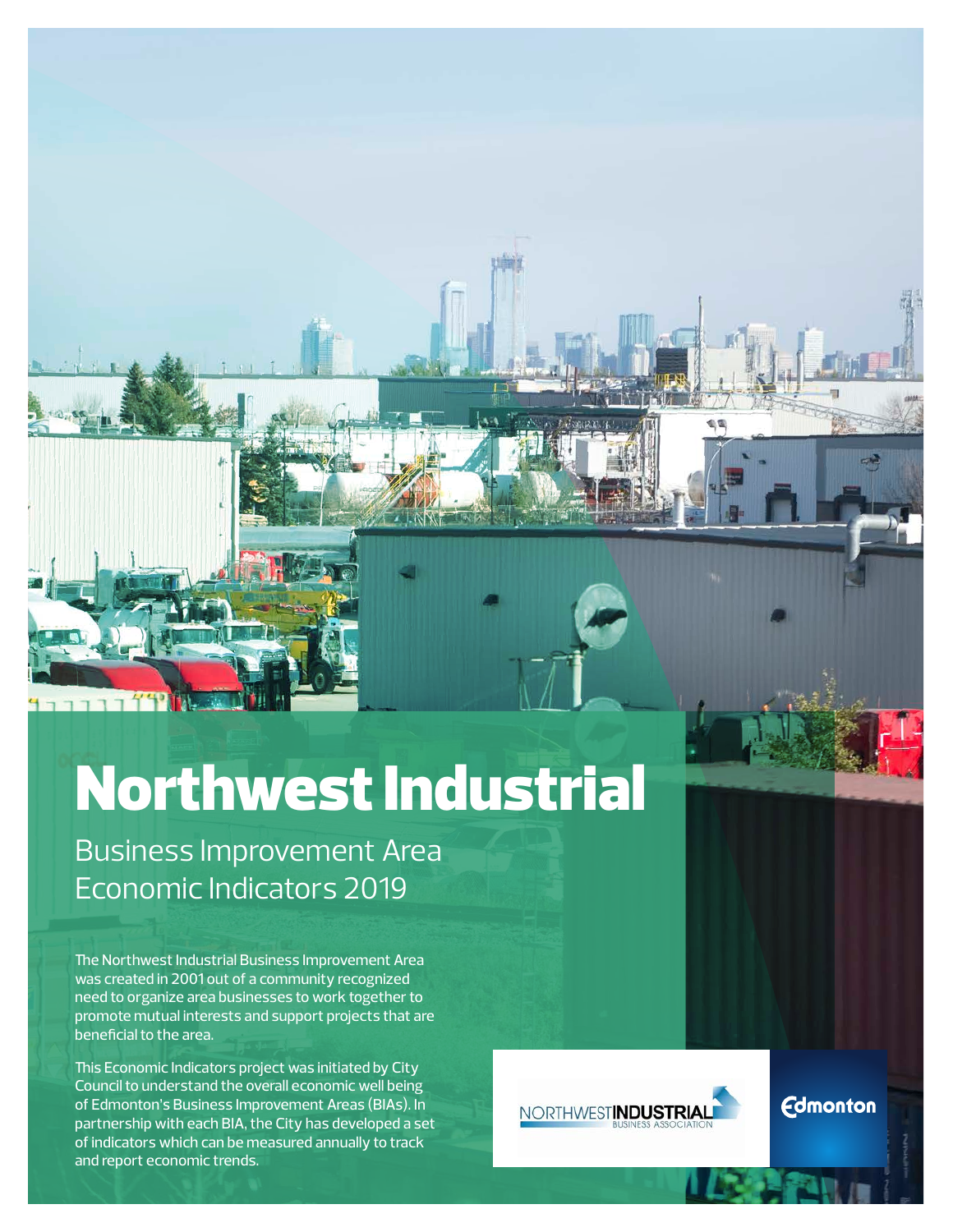## **individual businesses are thriving**

#### businesses report they are stable, growing or in decline



Decrease in respondents who reported growing success\*

## **businesses report the area is safe**



## **number of businesses within a bia is stable or growing**

#### number of licenced businesses, year-over-year

+22 2017 **New Licences**

**Total Licenced Businesses: 240**

+30 2018 **New Licences**

**m m m Total Licenced Businesses: 245 Change from 2017: 17**

 $\boldsymbol{\varphi}$ 2019 **New Licences**

**Total Licenced Businesses: 290 Change from 2018: 45**

Decrease in New Licences\*

 $\overline{\mathbf{u}}$ 

m

Increase in Total Licences<sup>\*</sup>  $\Box$  =10 New Business Licences

# **businesses report they are satisfied with the mix of existing businesses in the area**



Decrease in respondents who agreed\*

Increase in respondents who indicated satisfaction\*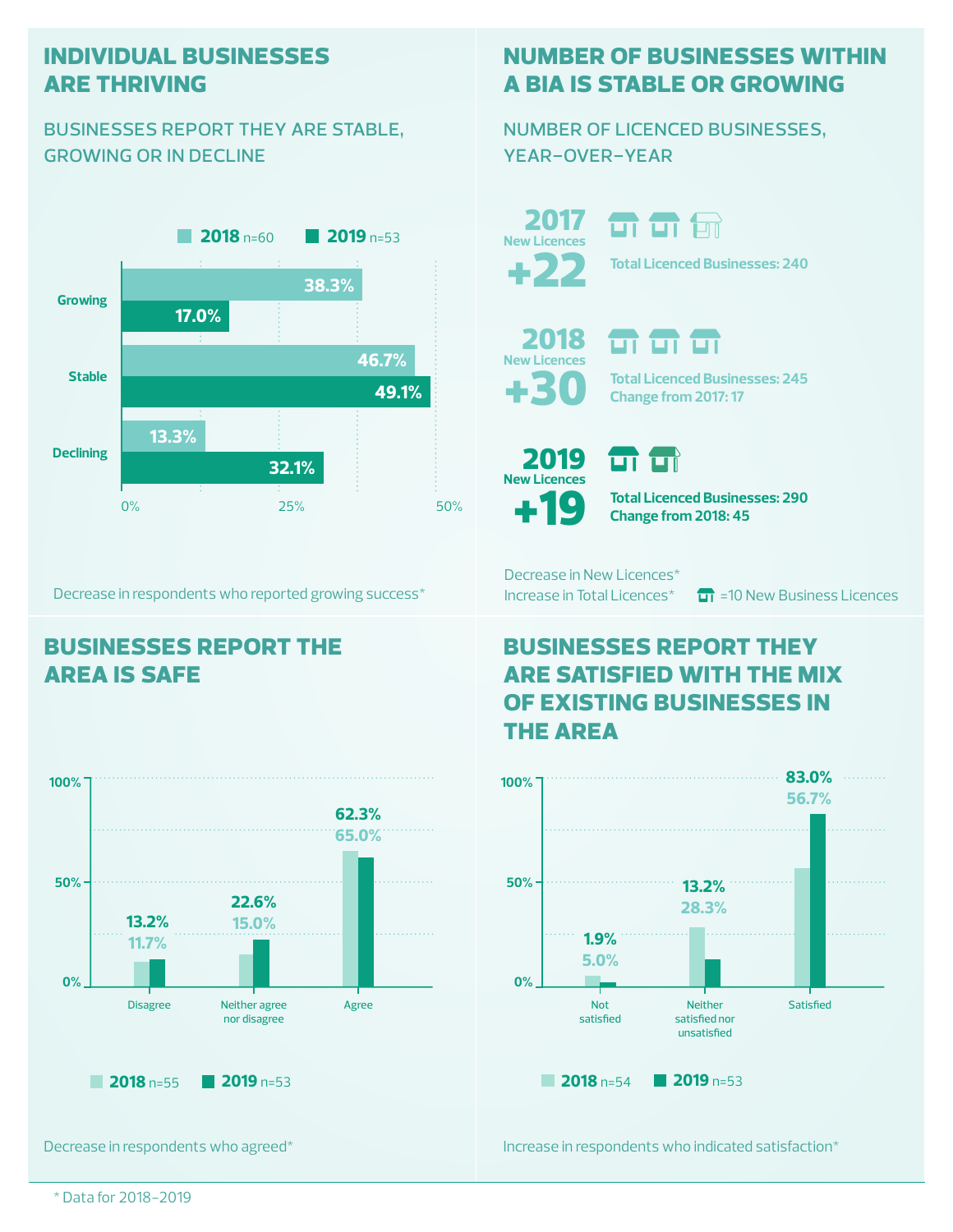#### **bia property is desirable**

#### average commercial assessment value, by asset type



## **satisfaction with maintenance of roads and sidewalks in the bia**



Decrease in respondents who indicated satisfaction\*

#### **property is being improved**

#### number and value of building permits

| <b>2017</b> | <b>30</b> , with a total<br>construction<br>value of \$4.5M              |  |    | <del>ள எ எ எ</del>      |       |  |  |
|-------------|--------------------------------------------------------------------------|--|----|-------------------------|-------|--|--|
| <b>810</b>  | 49, with a total<br>construction<br>value of \$27.3M                     |  |    | ╦╦                      | ज ज ज |  |  |
| N           | <sup>27</sup> , with a total<br><b>6</b> construction<br>value of \$4.0M |  | ਰਾ | $\overline{\mathbf{m}}$ | ण     |  |  |

 $\overrightarrow{u}$  = 1 building permit

The number of building permits and total construction value have decreased\*